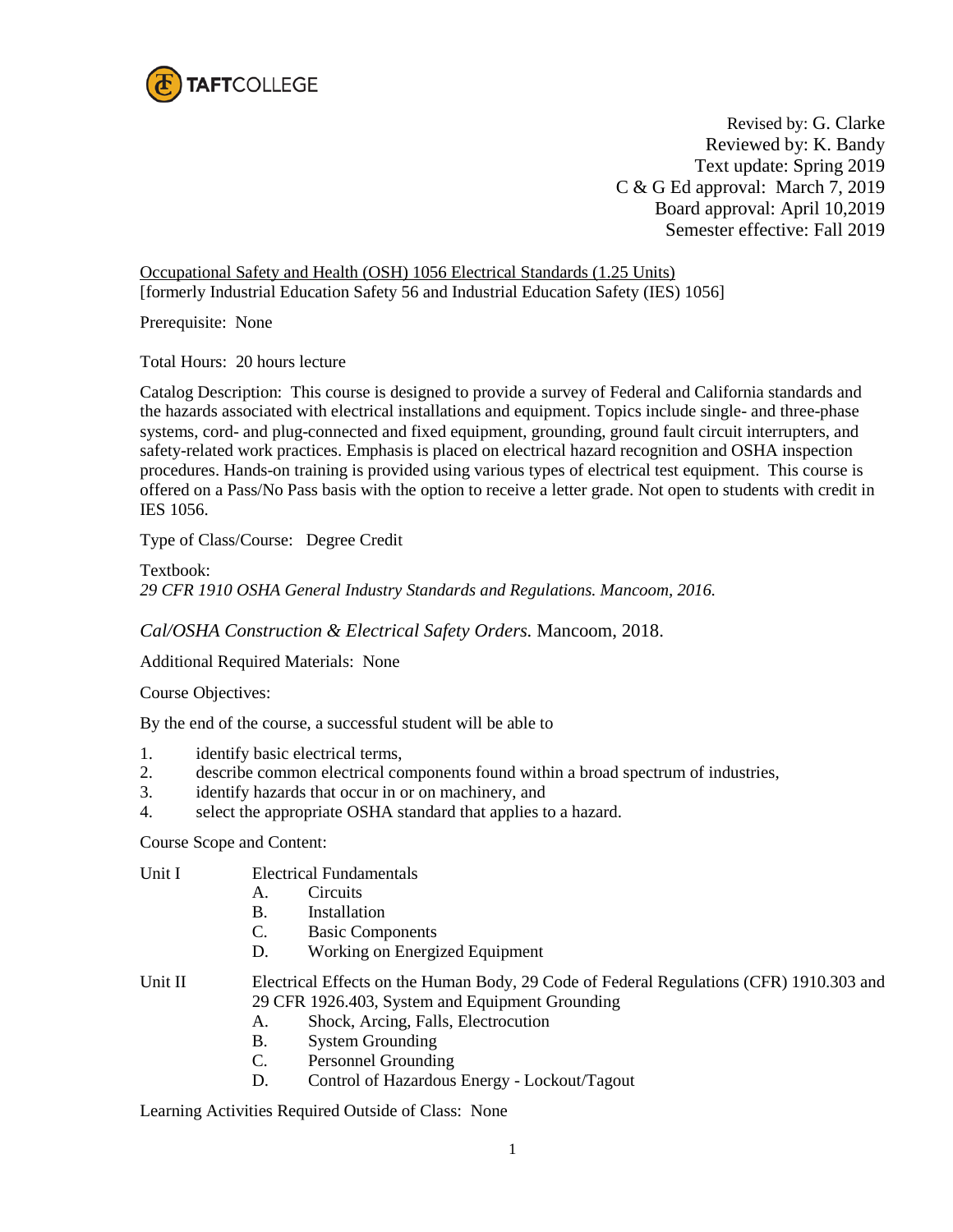

Methods of Instruction:

- 1. Lecture<br>2. Group e
- Group exercises in class

Methods of Evaluation:

- 1. Written final exam<br>2. Observation of stud
- Observation of student performance

Supplemental Data:

| <b>TOP Code:</b>                       | 095670: Indus Occupational Safe Health                               |
|----------------------------------------|----------------------------------------------------------------------|
| <b>SAM Priority Code:</b>              | C: Clearly Occupational                                              |
| <b>Distance Education:</b>             | Online; Offline                                                      |
| Funding Agency:                        | Y: Not Applicable(funds not used)                                    |
| Program Status:                        | 1: Program Applicable                                                |
| Noncredit Category:                    | Y: Not Applicable, Credit Course                                     |
| <b>Special Class Status:</b>           | N: Course is not a special class                                     |
| <b>Basic Skills Status:</b>            | N: Course is not a basic skills course                               |
| Prior to College Level:                | Y: Not applicable                                                    |
| Cooperative Work Experience:           | N: Is not part of a cooperative work experience education<br>program |
| Eligible for Credit by Exam:           | Yes                                                                  |
| Eligible for Pass/No Pass:             | C: Pass/No Pass                                                      |
| <b>Taft College General Education:</b> | <b>NONE</b>                                                          |